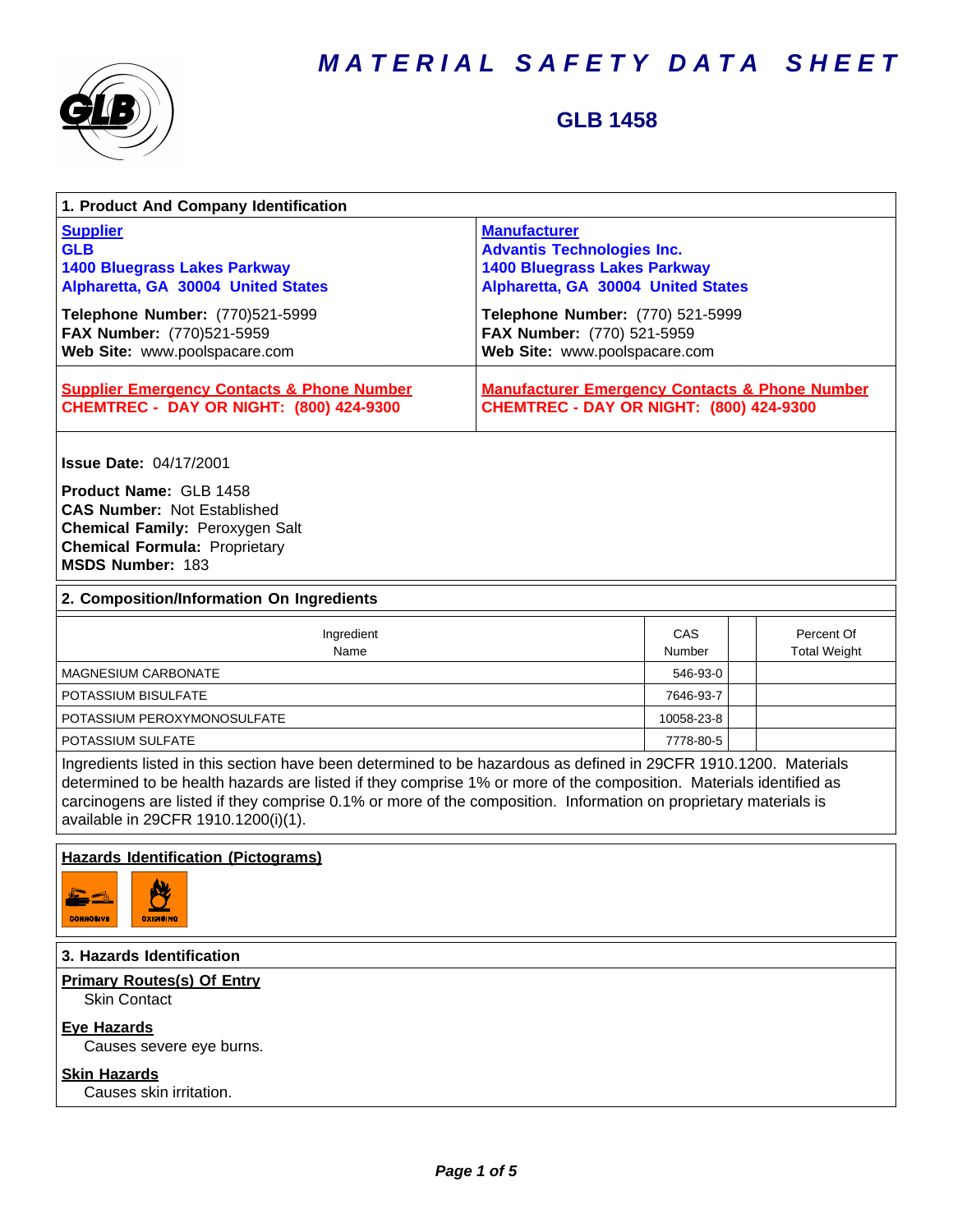### **GLB 1458**

#### **3. Hazards Identification - Continued**

#### **Ingestion Hazards**

If ingested, get immediate medical attention.

#### **Inhalation Hazards**

Causes respiratory tract irritation.May cause severe allergic respiratory reaction.

#### **Signs And Symptoms**

Irritant to eyes and skin due to oxidizing properties

#### **First Aid (Pictograms)**



#### **4. First Aid Measures**

#### **Eye**

In case of contact, hold eyelids apart and immediately flush eyes with plenty of water for at least 15 minutes.Call a physician or a poison control center immediately.

#### **Skin**

Wash affected areas with soap and water.

#### **Ingestion**

DO NOT INDUCE VOMITING. Drink large amounts of water. Call a physician or a poison control center immediately.

#### **Inhalation**

If inhaled, remove to fresh air.

#### **Fire Fighting (Pictograms)**



#### **5. Fire Fighting Measures**

**Flash Point:** N/A°F

#### **Extinguishing Media**

In case of fire, soak (flood) with water.

#### **Fire Fighting Instructions**

Firefighters should wear self-contained breathing apparatus and full protective gear. GRINDING OR INTENSIVE MIXING MAY GENERATE SUFFICIENT HEAT TO FUSE PRODUCT AND CAUSE IGNITION OF OXIDIZABLE MATERIAL PRESENT.

#### **6.Accidental ReleaseMeasures**

Clean up spill immediately. Flush spill area with water in compliance with State and Federal Regulations.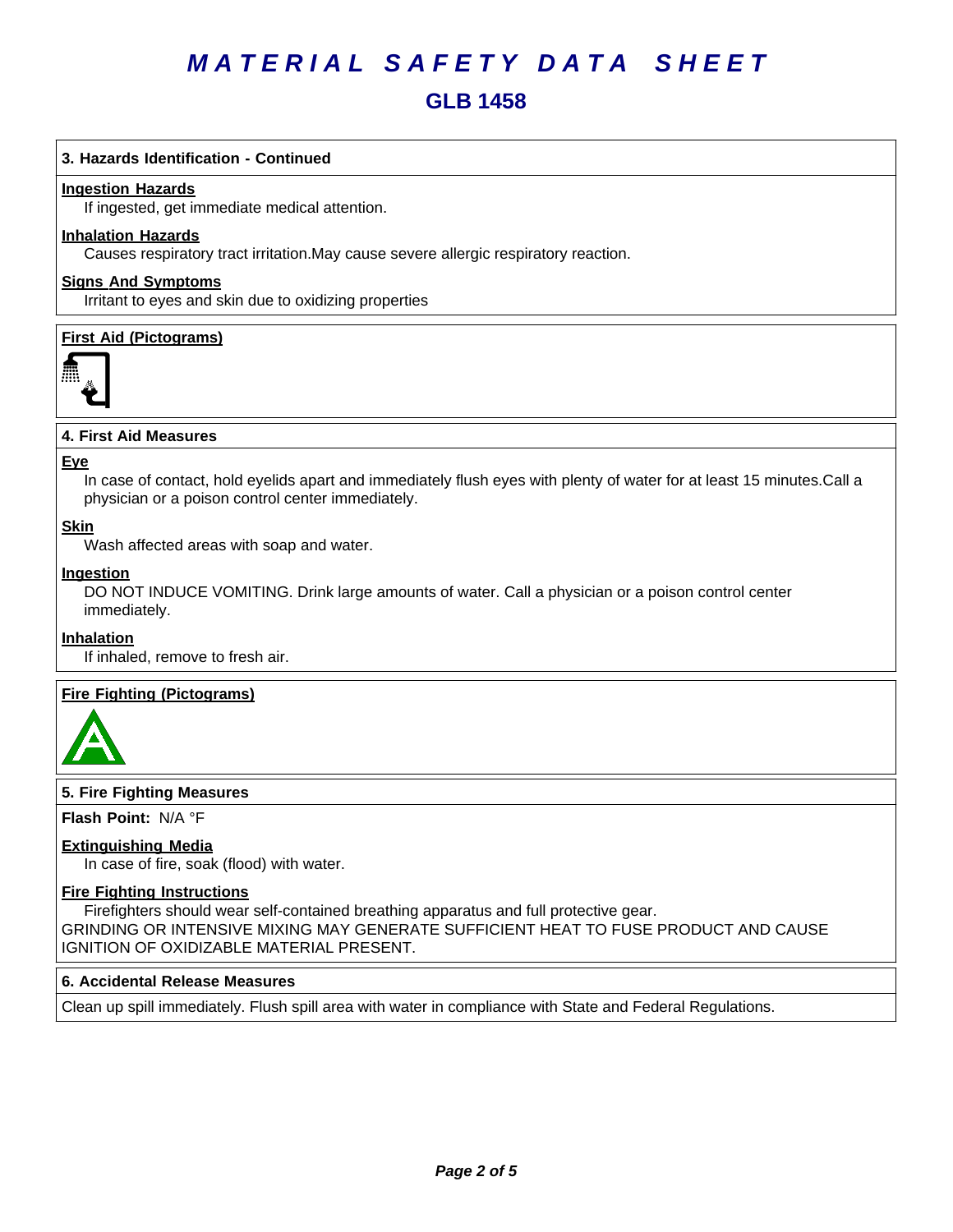#### **Handling & Storage (Pictograms)**



#### **7. Handling And Storage**

#### **Handling And Storage Precautions**

**Keep out of reach of children**. Store material in a cool and dry place.

#### **Handling Precautions**

Avoid breathing dust or vapor. Avoid contact with skin and clothing. Avoid contact with eyes.

#### **Storage Precautions**

Do not store with combustible materials. Avoid contact with Alkalis. Keep away from heat. Keep out of reach of children.

#### **Work/Hygienic Practices**

Use safe chemical handling procedures suitable for the hazards presended by this material.

#### **Protective Clothing (Pictograms)**



#### **8. Exposure Controls/Personal Protection**

#### **Engineering Controls**

Local exhaust acceptable. Special exhaust not required

#### **Eye/Face Protection**

Safety glasses with side shields or goggles recommended.

**Skin Protection**

Chemical-resistant gloves.

#### **Respiratory Protection**

The level of respiratory protection needed should be based on the required protection factor after evaluating chemical exposures using appropriate industrial hygiene monitoring and/or OSHA guidance.

#### **Ingredient(s) - Exposure Limits**

MAGNESIUM CARBONATE ACGIH TLV-TWA 10 mg/m3 OSHA PEL-TWA 15 mg/m3 OSHA PEL-TWA 5 mg/m3

#### **9. Physical And Chemical Properties**

#### **Appearance**

White granules or powder

**Odor**

None

**Chemical Type:** Mixture **Physical State:** Solid **Melting Point:** DECOMPOSES °F **Boiling Point:** DECOMPOSES °F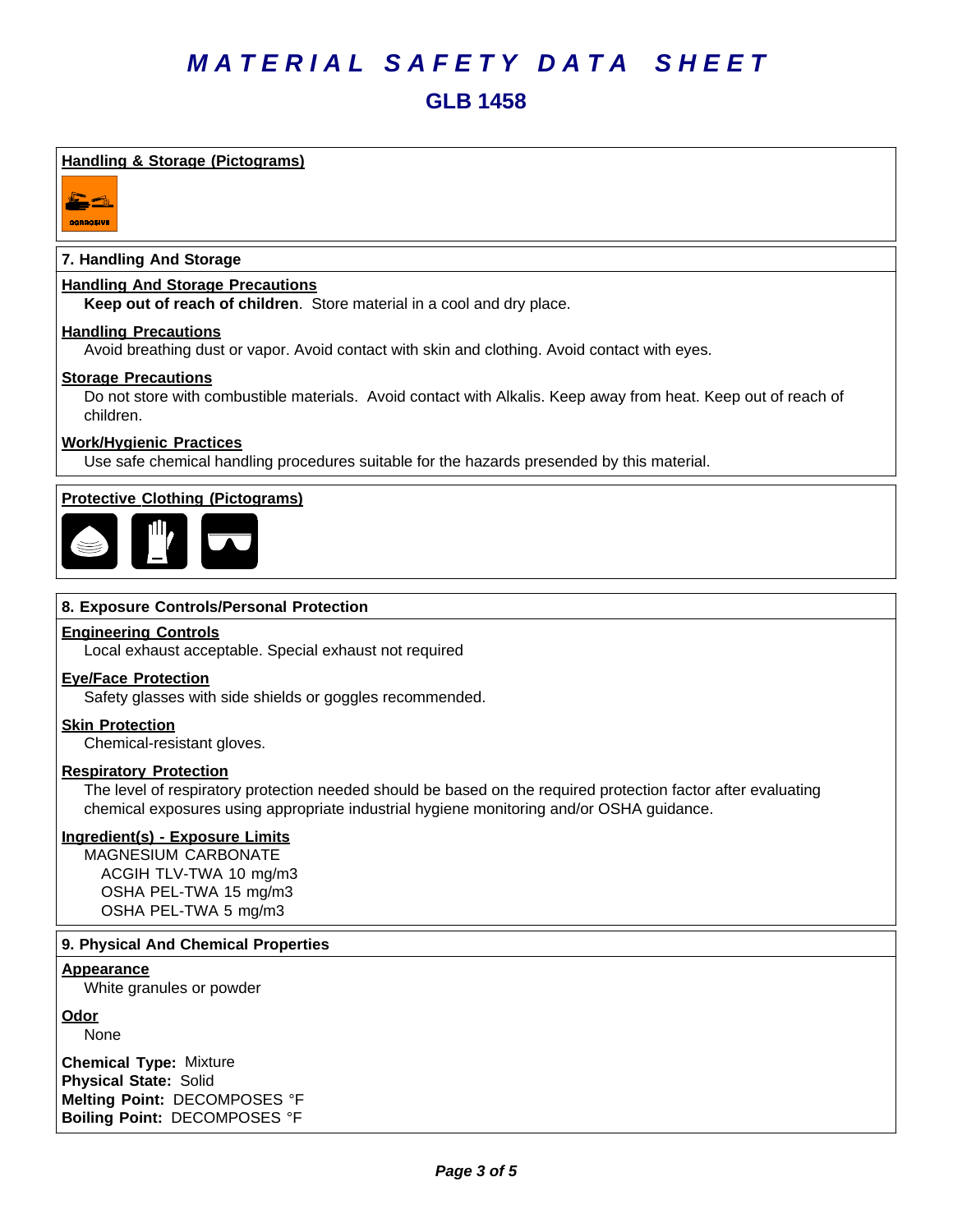### **GLB 1458**

#### **9. Physical And Chemical Properties - Continued**

#### **Odor - Continued**

**Specific Gravity:** 1.1-1.4 **Molecular Weight:** PROPRIETARY **Percent Volitales:** NIL **Vapor Pressure:** NIL **Vapor Density:** NOT VOLATILE **Solubility: >25% AT 20C (68F) Evaporation Rate:** NOT VOLATILE Corrosive, Oxidizer

#### **10. Stability And Reactivity**

**Stability: Stable Hazardous Polymerization: Will not occur** 

#### **Conditions To Avoid (Stability)**

Avoid contact with alkalis and heat. Heavy metals cause evolution of oxygen gas. Certain organic materials may react violently.

#### **Incompatible Materials**

Alkalis, Heavy Metals cause evolution of Oxygen gas. Certain Organic materials may react violently

#### **Hazardous Decomposition Products**

Oxygen

#### **11. Toxicological Information**

#### **Acute Inhalation Effects**

4 Hour LC50 >5mg/1kg in Rats

#### **12. Ecological Information**

No Data Available...

#### **13. Disposal Considerations**

Dispose in accordance with applicable federal, state and local government regulations.

#### **14. Transport Information**

#### **Proper Shipping Name**

CORROSIVE SOLID, ACIDIC, INORGANIC ,N.O.S. (Monopersulfate Compound)

#### **Hazard Class**

8,PGIII (<=5kg Consumer Commodity ORM-D)

#### **DOT Identification Number** UN3260

#### **DOT (Pictograms)**